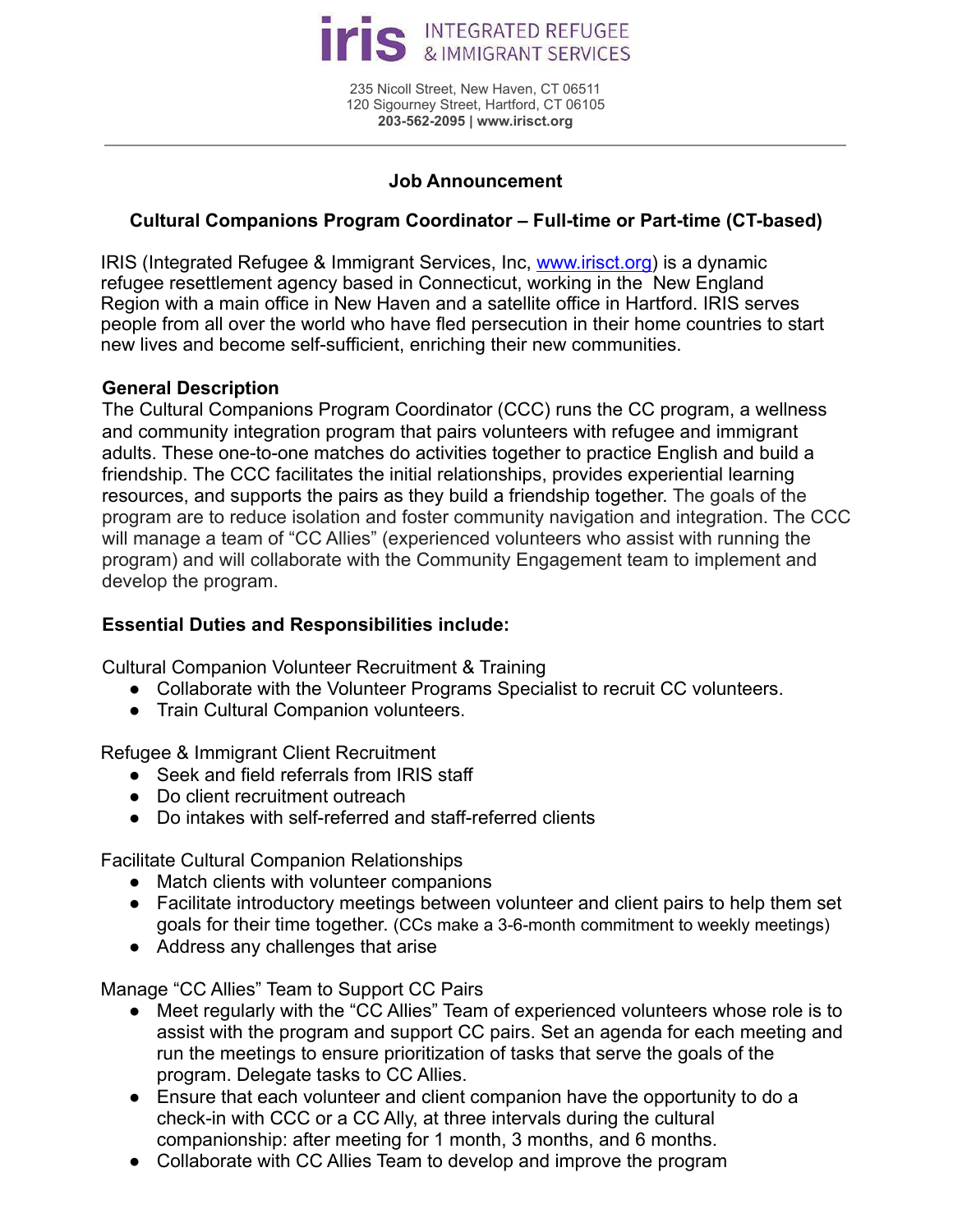

235 Nicoll Street, New Haven, CT 06511 120 Sigourney Street, Hartford, CT 06105 **203-562-2095 | www.irisct.org**

Coordinate Interpreters

- Schedule interpreters for client outreach calls, intakes, and introductory meetings between CC pairs.
- Ensure interpreter compensation by submitting interpreter invoices and all info required by the IRIS finance team.

Collaborate with Community Engagement Team

- Meet with IRIS Community Liaison who oversees the CC program
- Collaborate with Volunteer Programs Specialist & Volunteer Coordinator on CC volunteer recruitment
- Participate in Community Engagement Team meetings

Organize and Track Program Activities

- Maintain, organize, and update spreadsheets of volunteers & clients who need to be matched, current pairs, completed cultural companionships, and other categories
- Create and store client profiles and check-in notes in CC drive

## **Requirements**

Candidates must have:

- A commitment to IRIS' mission and anti-racism
- Ability to connect with staff and clients of diverse backgrounds, to establish a rapport of partnership
- Excellent writing, communication, and organizational skills
- Fluency in spoken and written English
- Strong computer skills including Google Suite, Excel/Google Sheets, PowerPoint, & Microsoft Word
- Minimum High School Diploma or GED
- Cultural humility and empathetic listening skills that foster mutuality in volunteer, client, and staff relationships
- An orientation towards client empowerment
- Ability to coordinate logistics with many moving parts

Ideal candidates will have:

- Cross-cultural experience
- Volunteer Coordination experience
- Project Management experience
- Experience working in social services

## **Candidates must be vaccinated against COVID-19 and comfortable coming into contact with other people.**

Supervises CC Allies Team + an intern

Reports to IRIS Community Liaison & Cosponsorship Developer

Compensation: \$20 - \$21 per hour, depending upon experience

Benefits Health, dental, vision insurance. Life and disability insurance.